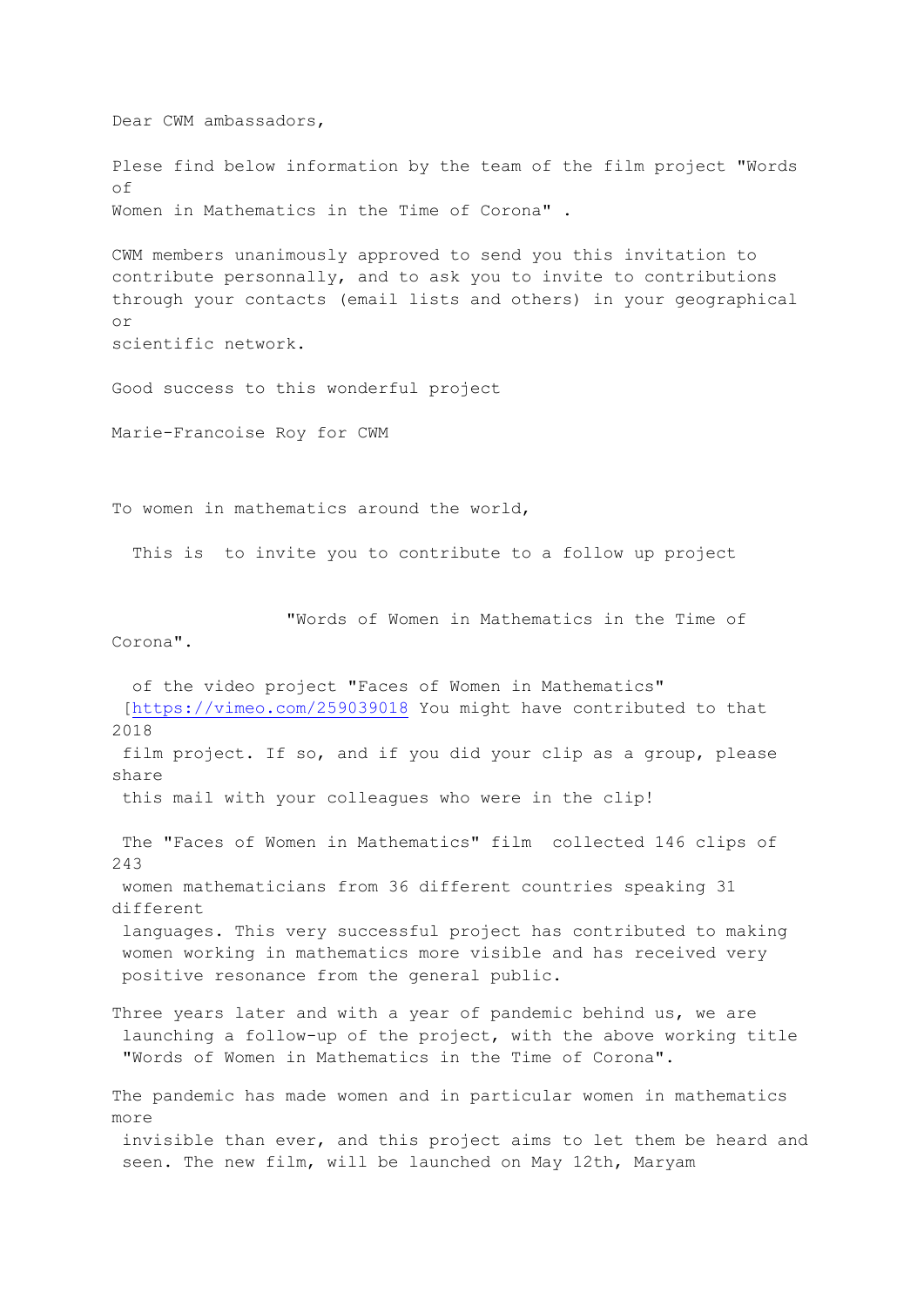Mirzakhani's birthday that has become a day to celebrate Women in Maths.

We would like to invite you to contribute in answering the following question

"How has the pandemic affected your personal or professional life as a mathematician?"

in the form of

i) a video clip (8-30 seconds in your original language) with your answer (preferably) in your native language to the above question

or

a portrait photograph of yourself + audio file (use memo function of you cell phone) with your answer in your native language. The photograph should be a "natural" one, not an official "professional" one.

Here is a link with some samples:

<http://vimeo.com/showcase/8239660>

ii) a written translation in English of your spoken words, as well as your first name, last name, the name of the language in which

you made your statement and the country where you live and work

We encourage you to add a photograph of your work space during the pandemic in high resolution, that we would include in the video.

We need to receive your contributions by

April 21st 2021

Please send your clip to

irina.linke@icloud.com

 preferably by Wetransfer for highest resolution [\[https://wetransfer.com/\]](https://wetransfer.com/)

Here are some practical recommendations for best video results: